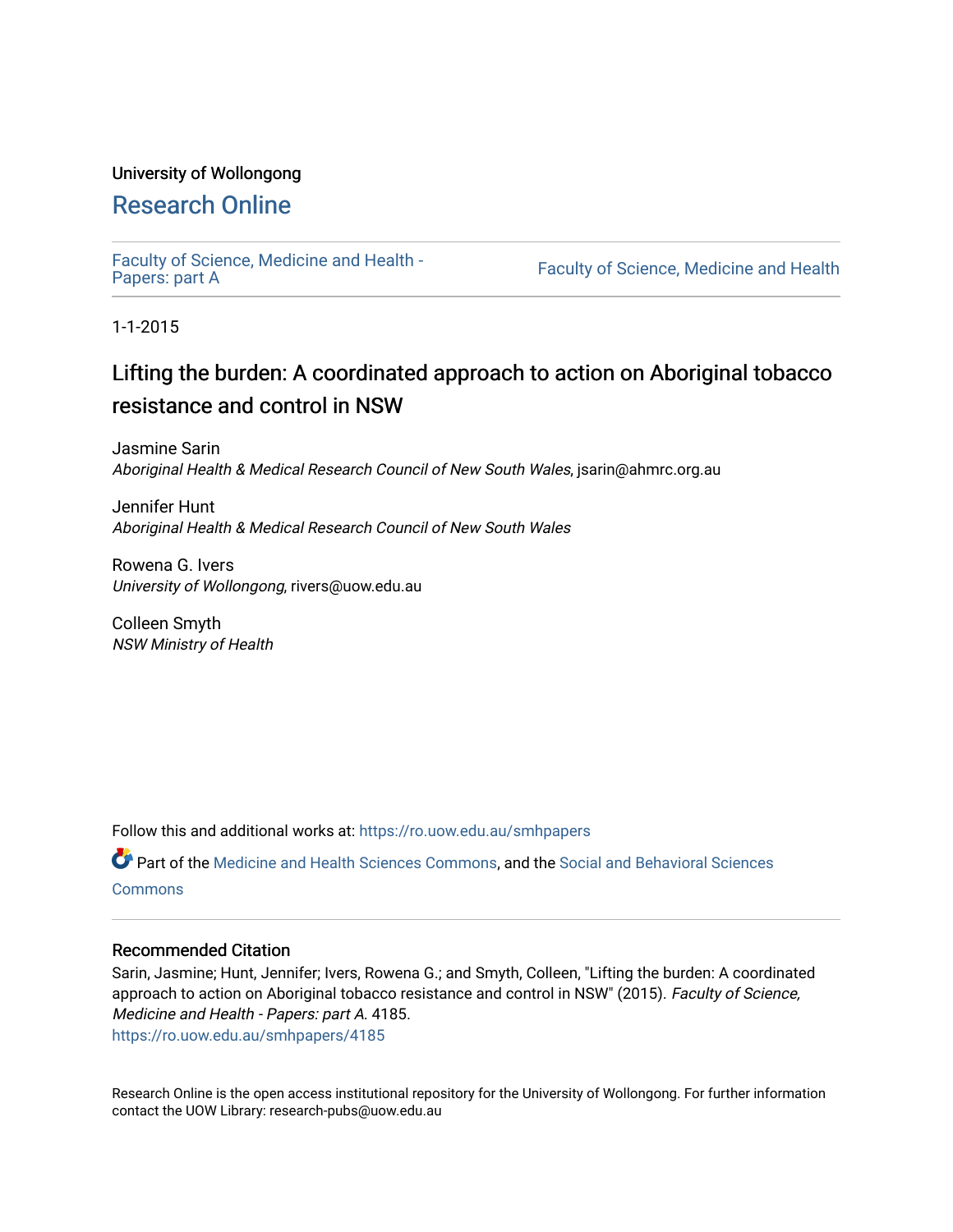#### Lifting the burden: A coordinated approach to action on Aboriginal tobacco resistance and control in NSW

#### Abstract

Smoking prevalence continues to be significantly higher among Aboriginal people than non-Aboriginal people, resulting in a range of serious health consequences and inequities. The Aboriginal Health & Medical Research Council of New South Wales (AH&MRC) and the New South Wales (NSW) Ministry of Health (the Ministry) have worked in partnership to develop The ATRAC Framework: A Strategic Framework for Aboriginal Tobacco Resistance and Control in NSW, in collaboration with Aboriginal communities and a range of stakeholders. The goal of the ATRAC Framework is to reduce smoking prevalence and the harmful impacts of tobacco use among Aboriginal people and communities in NSW. The framework includes reviews of relevant evidence and recommended actions, organised under six areas: leadership, partnerships and coordination; community action, awareness and engagement; workforce development; supportive environments; quitting support; and evidence, evaluation and research. The framework stresses that, to be successful, Aboriginal tobacco resistance and control programs and activities need to be evidence based, coordinated, integrated and involve Aboriginal people and Aboriginal community controlled health organisations in all aspects, from development through to implementation and evaluation. Consultations and evidence reviews highlight the importance of workforce support and development, including the ongoing need for more workers specialising in Aboriginal tobacco resistance and control, as well as ongoing training for all staff involved in delivering care to Aboriginal people. Other key strategies identified in the framework include improving access to nicotine replacement therapy and other medications to support quitting; supporting, strengthening and building on existing innovative community-based programs; and further developing the evidence base. The AH&MRC and the Ministry will continue to work in partnership to drive the use of the ATRAC Framework by all people involved in Aboriginal tobacco resistance and control in NSW for resource allocation, planning, implementation and evaluation of existing and future activities.

#### **Disciplines**

Medicine and Health Sciences | Social and Behavioral Sciences

#### Publication Details

Sarin, J., Hunt, J., Ivers, R. & Smyth, C. (2015). Lifting the burden: A coordinated approach to action on Aboriginal tobacco resistance and control in NSW. Public Health Research and Practice, 25 (3), e2531528-1-e2531528-4.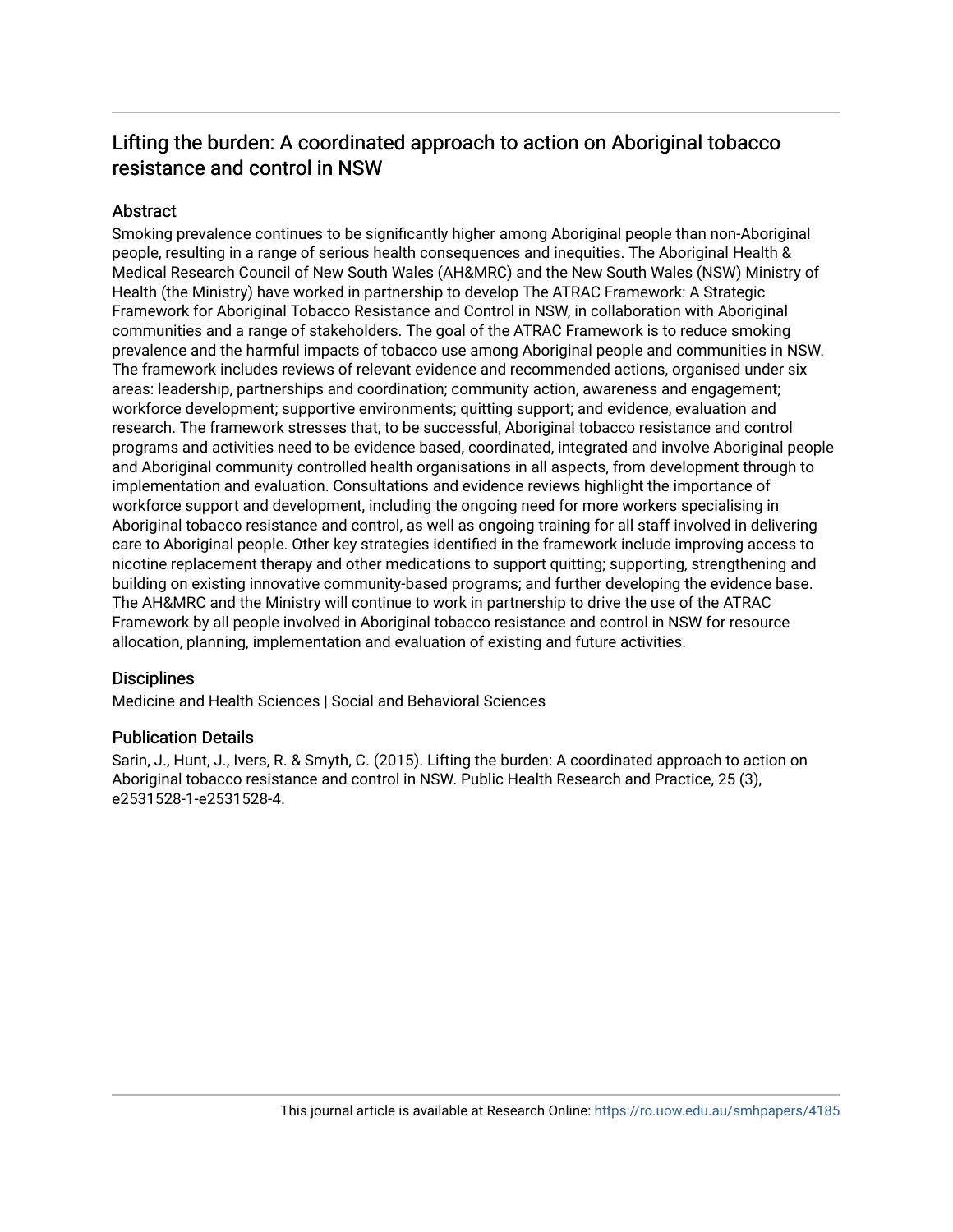

# Lifting the burden: a coordinated approach to action on Aboriginal tobacco resistance and control in NSW

### Jasmine Sarin<sup>a,e</sup>, Jennifer Hunt<sup>a</sup>, Rowena Ivers<sup>b,c</sup> and Colleen Smyth<sup>d</sup>

- <sup>a</sup> Aboriginal Health & Medical Research Council of New South Wales, Sydney, Australia
- **b Illawarra Aboriginal Medical Service, Wollongong, NSW, Australia**

<sup>c</sup> University of Wollongong, NSW, Australia

- <sup>d</sup> Centre for Population Health, NSW Ministry of Health, Sydney, Australia
- <sup>e</sup> Corresponding author: [jsarin@ahmrc.org.au](mailto:jsarin@ahmrc.org.au)

#### Article history

Publication date: July 2015 Citation: Sarin J, Hunt J, Ivers R, Smyth C. Lifting the burden: a coordinated approach to action on Aboriginal tobacco resistance and control in NSW. Public Health Res Pract. 2015;25(3):e2531528. doi: [http://](http://dx.doi.org/10.17061/phrp2531528) [dx.doi.org/10.17061/phrp2531528](http://dx.doi.org/10.17061/phrp2531528)

## Key points

- The Aboriginal Health & Medical Research Council and the New South Wales Ministry of Health have worked in partnership to develop *The ATRAC Framework: A Strategic Framework for Aboriginal Tobacco Resistance and Control in NSW*
- The ATRAC Framework identifies relevant evidence, key principles and best-practice approaches for reducing Aboriginal smoking and related harms in NSW
- For the framework to be successful, it requires Aboriginal leadership and the significant involvement of Aboriginal people and Aboriginal community controlled health organisations in all aspects of developing, implementing and evaluating tobacco resistance and control activities targeting Aboriginal people

#### **Abstract**

Smoking prevalence continues to be significantly higher among Aboriginal people than non-Aboriginal people, resulting in a range of serious health consequences and inequities. The Aboriginal Health & Medical Research Council of New South Wales (AH&MRC) and the New South Wales (NSW) Ministry of Health (the Ministry) have worked in partnership to develop *The ATRAC Framework: A Strategic Framework for Aboriginal Tobacco Resistance and Control in NSW*, in collaboration with Aboriginal communities and a range of stakeholders.

The goal of the ATRAC Framework is to reduce smoking prevalence and the harmful impacts of tobacco use among Aboriginal people and communities in NSW. The framework includes reviews of relevant evidence and recommended actions, organised under six areas: leadership, partnerships and coordination; community action, awareness and engagement; workforce development; supportive environments; quitting support; and evidence, evaluation and research.

The framework stresses that, to be successful, Aboriginal tobacco resistance and control programs and activities need to be evidence based, coordinated, integrated and involve Aboriginal people and Aboriginal community controlled health organisations in all aspects, from development through to implementation and evaluation. Consultations and evidence reviews highlight the importance of workforce support and development, including the ongoing need for more workers specialising in Aboriginal tobacco resistance and control, as well as ongoing training for all staff involved in delivering care to Aboriginal people. Other key strategies identified in the framework include improving access to nicotine replacement therapy and other medications to support quitting; supporting, strengthening and building on existing innovative community-based programs; and further developing the evidence base.

The AH&MRC and the Ministry will continue to work in partnership to drive the use of the ATRAC Framework by all people involved in Aboriginal tobacco resistance and control in NSW for resource allocation, planning, implementation and evaluation of existing and future activities.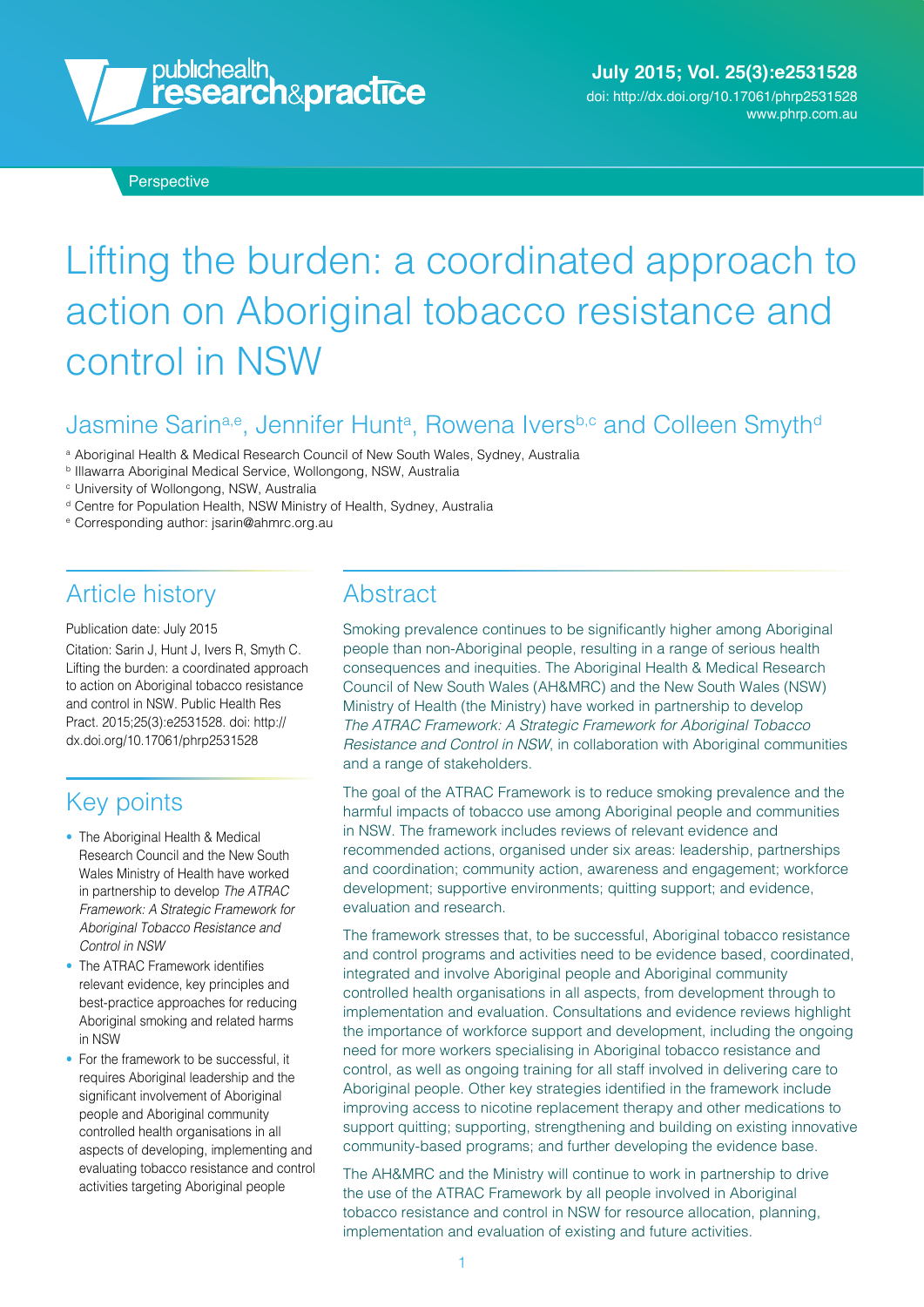#### Setting the scene

The importance of addressing smoking is well recognised in Aboriginal communities, because tobacco is the leading contributor to the gap in life expectancy between Aboriginal and Torres Strait Islander peoples and the general population.<sup>1</sup> Smoking contributes most to the higher mortality rates seen for many cancers among Aboriginal people, and is a risk factor for many other diseases, including cardiovascular disease and chronic lung disease.<sup>2</sup> In New South Wales (NSW), Aboriginal people are more than twice as likely to report current smoking as non-Aboriginal people.<sup>3</sup> Although smoking prevalence for Aboriginal people has begun to decline, the benefits observed from reduced smoking rates in other population groups over recent decades are yet to be experienced by Aboriginal people.<sup>4</sup>

The role of the Aboriginal community controlled health sector is essential to building healthier Aboriginal communities. Aboriginal community controlled health services (ACCHSs) focus on prevention and early intervention in their delivery of comprehensive Aboriginal primary health care, and have been instrumental in improving access to care and individual health outcomes for Aboriginal people.5 The Aboriginal Health & Medical Research Council of NSW (AH&MRC) is the peak representative body and voice of Aboriginal communities about health in NSW, supporting and representing 50 ACCHSs throughout the state.

The ACCHS sector, including the AH&MRC, has been active in addressing Aboriginal tobacco issues for many years. The AH&MRC currently delivers the Aboriginal Tobacco Resistance and Control (A-TRAC) Program, introduced in 2009 and supported by funding from the NSW Ministry of Health (the Ministry). The A-TRAC Program has a focus on supporting ACCHSs in the development and delivery of locally tailored and culturally appropriate programs to address smoking in Aboriginal communities.

## The need for a framework

An emerging evidence base supports an increased and sustained focus on activities to reduce smoking prevalence among Aboriginal people and the resulting negative impacts on individuals and communities.<sup>6</sup> This includes high-quality evidence about the effectiveness of interventions to reduce smoking prevalence in the general population, such as telephone advice, price increases and taxation, and media campaigns.7 Existing and emerging evidence supports Aboriginal-specific strategies such as training for Aboriginal health workers and other health professionals about smoking cessation advice, and multicomponent tobacco resistance and control programs.8,9 There is a great need for intensive, longer-term programs and more high-quality evidence in this area.<sup>10</sup>

In recent years, a marked increase in investment and levels of activity to address smoking among Aboriginal people by Aboriginal communities, ACCHSs, government and nongovernment agencies has been observed. The NSW Government has set targets to reduce smoking rates by 4% for all Aboriginal people by 2015, and by 2% per year for pregnant Aboriginal women.11 To yield maximum benefits and value for money, efforts to address Aboriginal smoking need to be evidence based, coordinated and integrated.

These factors have been the drivers for the AH&MRC and the Ministry to work in partnership, and in collaboration with Aboriginal communities and a range of stakeholders, to develop *The ATRAC Framework: A Strategic Framework for Aboriginal Tobacco Resistance and Control in NSW*. 12

The ATRAC Framework identifies relevant evidence, key principles and best-practice approaches for reducing Aboriginal smoking and harms relating to tobacco use in NSW, and aims to guide and inform the efforts of all involved in Aboriginal tobacco resistance and control efforts in NSW. An overview is shown in Figure 1.

# The development process

The ATRAC Framework was developed by the AH&MRC and the Ministry under the auspice of the NSW Aboriginal Health Partnership.<sup>13</sup> A subcommittee of the partnership, including key stakeholders such as ACCHSs, government agencies and nongovernment organisations involved in tobacco control, and research bodies, provided oversight and guidance for the framework development.

The consultation process exemplified and highlighted the importance of a 'bottom-up' approach, creating buyin from those who would be most likely to benefit from, use or be influenced by the framework. Staff working in ACCHSs, Local Health Districts and other stakeholder organisations from rural and urban NSW participated in a range of consultation processes. These included dedicated workshops at the 2013 ATRAC Symposium for ACCHS staff working in tobacco control, and at the Close the Gap Forum hosted by the Ministry in late 2013.

Strong themes emerged from consultations about the importance of Aboriginal leadership and the significant involvement of Aboriginal people and their community controlled organisations in all aspects of developing and implementing tobacco resistance and control activities. Key messages such as taking a long-term and committed approach, and the benefits of integrating tobacco resistance and control activities into other health programs were also stressed during consultations, and incorporated into the framework.

Although there were some challenges, the partnership approach, with the AH&MRC and the Ministry leading the framework development process, significantly strengthened the working relationship and collaboration between the two organisations. In addition, implementation is likely to be assisted by the ongoing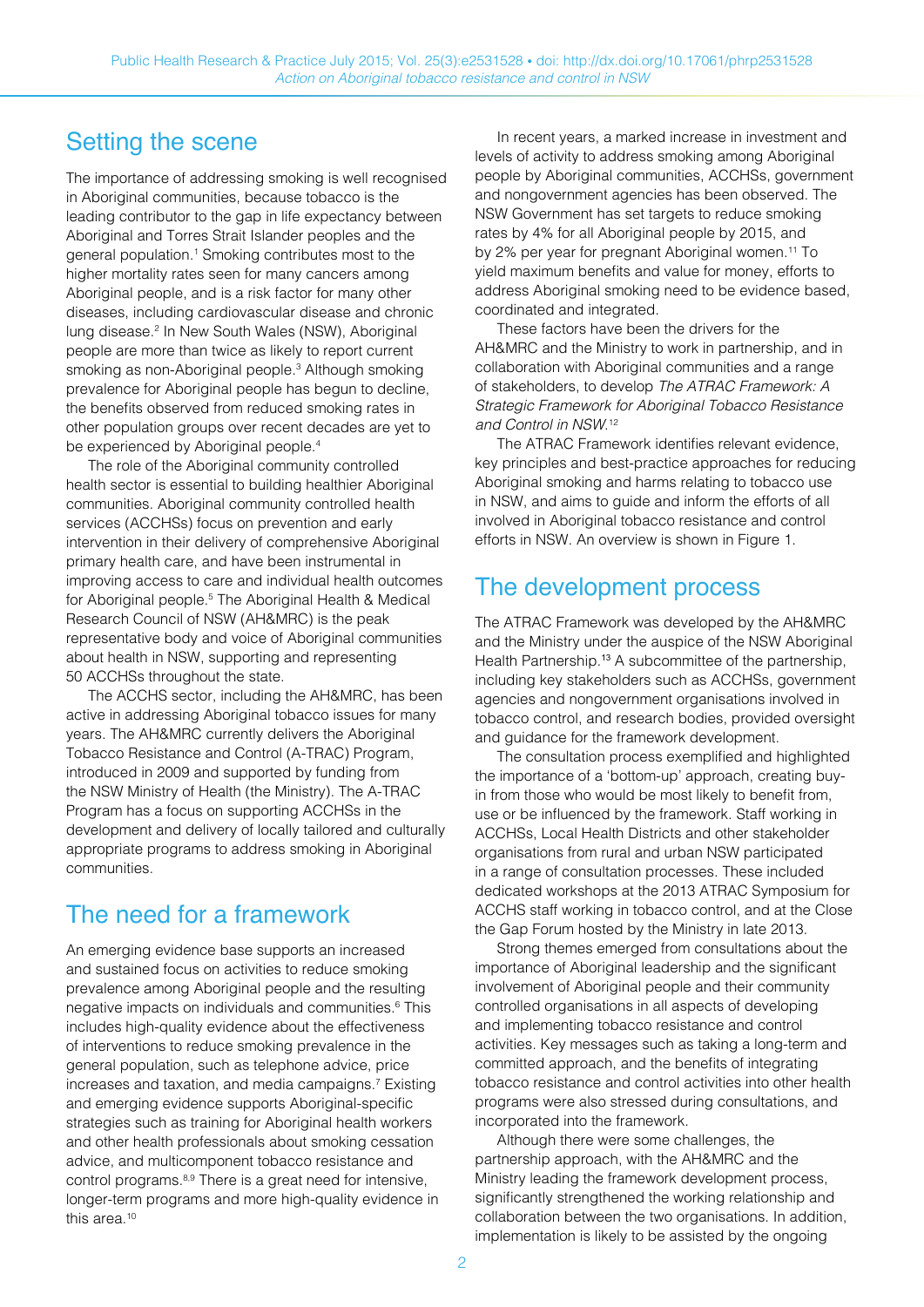| Figure 1. ATRAC Framework overview                                                                                                                                                                                        |                                                                                                                                                                                        |  |                                                                                                                                                                                                               |                                                                                                                                                                                                                                                                                                          |                                                                                                                                                                                                             |                                                                                                 |                                                                                                                                                                                                                                                                 |
|---------------------------------------------------------------------------------------------------------------------------------------------------------------------------------------------------------------------------|----------------------------------------------------------------------------------------------------------------------------------------------------------------------------------------|--|---------------------------------------------------------------------------------------------------------------------------------------------------------------------------------------------------------------|----------------------------------------------------------------------------------------------------------------------------------------------------------------------------------------------------------------------------------------------------------------------------------------------------------|-------------------------------------------------------------------------------------------------------------------------------------------------------------------------------------------------------------|-------------------------------------------------------------------------------------------------|-----------------------------------------------------------------------------------------------------------------------------------------------------------------------------------------------------------------------------------------------------------------|
| Goal<br>Reduce smoking prevalence and the harmful impacts of tobacco use among Aboriginal people and communities                                                                                                          |                                                                                                                                                                                        |  |                                                                                                                                                                                                               |                                                                                                                                                                                                                                                                                                          |                                                                                                                                                                                                             |                                                                                                 |                                                                                                                                                                                                                                                                 |
| <b>Objectives</b>                                                                                                                                                                                                         |                                                                                                                                                                                        |  |                                                                                                                                                                                                               |                                                                                                                                                                                                                                                                                                          |                                                                                                                                                                                                             |                                                                                                 |                                                                                                                                                                                                                                                                 |
| Increase the number of<br>Aboriginal people who<br>quit smoking                                                                                                                                                           |                                                                                                                                                                                        |  | Increase the number<br>of smoke-free homes.<br>workplaces and public places                                                                                                                                   | <b>Shift Aboriginal community</b><br>attitudes away from<br>smoking being a norm                                                                                                                                                                                                                         |                                                                                                                                                                                                             | Prevent uptake of smoking<br>by Aboriginal people,<br>particularly young people<br>and children |                                                                                                                                                                                                                                                                 |
| <b>Areas for action</b>                                                                                                                                                                                                   |                                                                                                                                                                                        |  |                                                                                                                                                                                                               |                                                                                                                                                                                                                                                                                                          |                                                                                                                                                                                                             |                                                                                                 |                                                                                                                                                                                                                                                                 |
| Leadership,<br>partnerships and<br>coordination                                                                                                                                                                           | Community<br>action, awareness<br>and engagement                                                                                                                                       |  | Workforce<br>development                                                                                                                                                                                      | Supportive<br>environments                                                                                                                                                                                                                                                                               | <b>Quitting support</b>                                                                                                                                                                                     |                                                                                                 | Evidence,<br>evaluation and<br>research                                                                                                                                                                                                                         |
| <b>Examples of recommended actions<sup>a</sup></b>                                                                                                                                                                        |                                                                                                                                                                                        |  |                                                                                                                                                                                                               |                                                                                                                                                                                                                                                                                                          |                                                                                                                                                                                                             |                                                                                                 |                                                                                                                                                                                                                                                                 |
| • Strengthen<br>Aboriginal<br>tobacco control<br>networks and<br>networking<br>activities<br>• Promote<br>and support<br>partnerships and<br>collaboration<br><b>between</b><br>different<br>sectors and<br>organisations | • Develop,<br>implement<br>and evaluate<br>localised<br>approaches,<br>developed by<br>communities,<br>to promoting<br>quitting and<br>reducing<br>exposure to<br>second-hand<br>smoke |  | • Train, employ<br>and support<br>specialised<br>positions for<br>Aboriginal<br>workers to<br>focus on<br>tobacco control<br>and smoking<br>cessation in<br><b>ACCHSs and</b><br>other healthcare<br>settings | • Promote smoke-<br>free role models<br>and smoke-<br>free events<br>for Aboriginal<br>people through<br><b>ACCHSs and</b><br>other Aboriginal<br>community<br>organisations,<br><b>Local Health</b><br>Districts.<br><b>Primary Health</b><br>Networks and<br>in the broader<br>Aboriginal<br>community | • Develop and<br>implement<br>policies and<br>systems in<br><b>ACCHSs and</b><br>mainstream<br>health services<br><b>interventions</b><br>for smoking<br>cessation for<br>Aboriginal<br>people who<br>smoke | that support the<br>provision of brief                                                          | • Strengthen<br>and enhance<br>Aboriginal<br>community<br>and ACCHS<br>capacity in<br>research project<br>evaluation<br>• Develop<br>transferable<br>models for<br>evaluating<br>community<br>Aboriginal<br>tobacco<br>resistance<br>and control<br>initiatives |

ACCHSs = Aboriginal community controlled health services

a The full list of recommended actions can be accessed at ATRAC: [www.ahmrc.org.au/index.php?option=com\\_content&view=article&id=20&Itemid=21](http://www.ahmrc.org.au/index.php?option=com_content&view=article&id=20&Itemid=21)

engagement of stakeholders through both organisations' networks, as well as the collaborative and participatory processes used for the development of the framework.

## The ATRAC Framework content

The ATRAC Framework identifies a range of strategic approaches for taking action on smoking in Aboriginal communities, and highlights the importance of Aboriginal people, communities and community organisations being involved in the design, delivery and evaluation of all programs and activities targeting Aboriginal people, to maximise their effectiveness. The need for specialist Aboriginal tobacco resistance and control workers, and related support for networking and coordination across the state is emphasised. Recommended workforce development initiatives include ongoing training in tobacco control for all health professionals who work with Aboriginal people in both Aboriginalspecific and mainstream settings. Access to subsidised

pharmacotherapies such as nicotine replacement therapy (NRT), including over-the-counter NRT, was supported. In addition, the involvement of Aboriginal people and organisations in the development of Aboriginal-specific media campaigns, as well as broader tobacco programs, including the development of media advertising campaigns and new anti-tobacco legislation, are identified as key strategies.

The framework particularly highlights the value of focusing on increasing the capacity of Aboriginal communities, particularly strengthening the efforts of the ACCHS sector, to undertake tobacco resistance and control activities, building on existing efforts.

Also prominent in the framework is the critical importance of efforts to address smoking being coordinated and integrated – with each other, with efforts to address smoking in the general population, and within other Aboriginal health programs and activities. The roles of key organisations in Aboriginal tobacco resistance and control in NSW are outlined in the framework to assist with